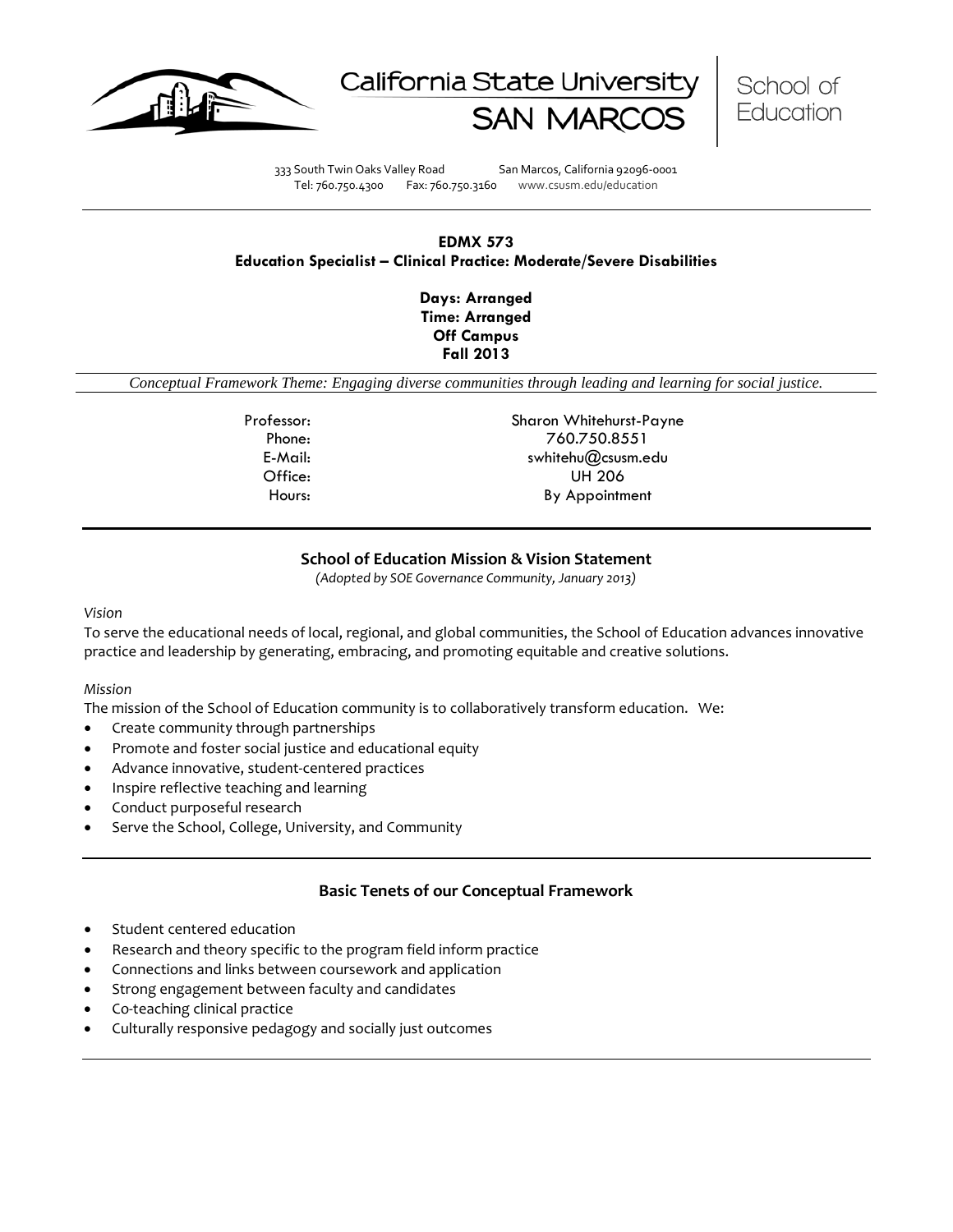## **COURSE DESCRIPTION**

Observation and teaching of students with moderate and severe disabilities under the supervision of a credentialed special education teacher and university supervisor. Includes seminars. *Graded Credit/No Credit. Enrollment Requirement: Enrollment in or successful completion of EDMX 634.*

#### **Course Prerequisites:**

Successful completion of program prescribed coursework.

#### **Required Materials**

Because this is a supervised clinical experience, the materials for this class include the Cal State San Marcos Clinical Practice Assessment Moderate/Severe Teaching Performance Expectations observation form and other forms related to Clinical Practice Assignments.

## **TaskStream Enrollment and Postings:**

The School of Education uses TaskStream to manage candidates' TPE, clinical practice, signature assignment, and disposition assessments. Candidates must be enrolled in TaskStream throughout the Mild/Moderate and Moderate/Severe Education Specialist program(s). Enrollment fees are paid by going to [www.taskstream.com](http://www.taskstrem.com/) and registering for at least one year. Concurrent candidates and candidates completing both the Mild/Moderate and Moderate/Severe credentials should enroll for at least two years. After enrolling, access the Education Specialist program - Prelim Mild/Mod & Mod/Sev Ed Spec Credential 2013 - by going to your home page, finding the Self-Enrollment area and clicking the Enter Code button. Then enter edspecialist as the program code. If this is the correct program, click the Enroll button. The Education Specialist program now will show up on your TaskStream home page when you log in. Be sure to remember your own exact enrollment name and password.

## **Authorization to Teach English Learners**

This credential program has been specifically designed to prepare teachers for the diversity of languages often encountered in California public school classrooms. The authorization to teach English learners is met through the infusion of content and experiences within the credential program, as well as additional coursework. Candidates successfully completing this program receive a credential with authorization to teach English learners. *(Approved by CCTC in SB 2042 Program Standards, August 02)*

# **STUDENT LEARNING OUTCOMES**

## **Clinical Practice Student Learning Outcomes:**

#### **Candidates will:**

Assess and instruct students of various ages (Kindergarten to 22 years of age) and cultural/linguistic backgrounds with moderate/severe disabilities including students eligible for special education because of diagnosed moderate/severe/profound mental retardation, physical health impairments, other health impairments, traumatic brain injury, deaf-blindness, multiple disabilities, emotional disturbance, and autism spectrum disorders. Demonstrate successful performance of the Mild/Moderate Education Specialist Teaching Performance Expectations as assessed using the Cal State San Marcos Clinical Practice Assessment Moderate/Severe Teaching Performance Expectations observation form.

## **Student learning outcome assessment methods:**

Observations by university supervisor of clinical performance objectives and the 2010 California Commission on Teacher Credentialing (CCTC) Moderate/Severe Education Specialist Program Standards and the Moderate/Severe Education Specialist Teaching Performance Expectations (ES TPEs).

Observations by the school-based cooperating teacher of clinical performance objectives and the CCTC Moderate/Severe ES TPEs.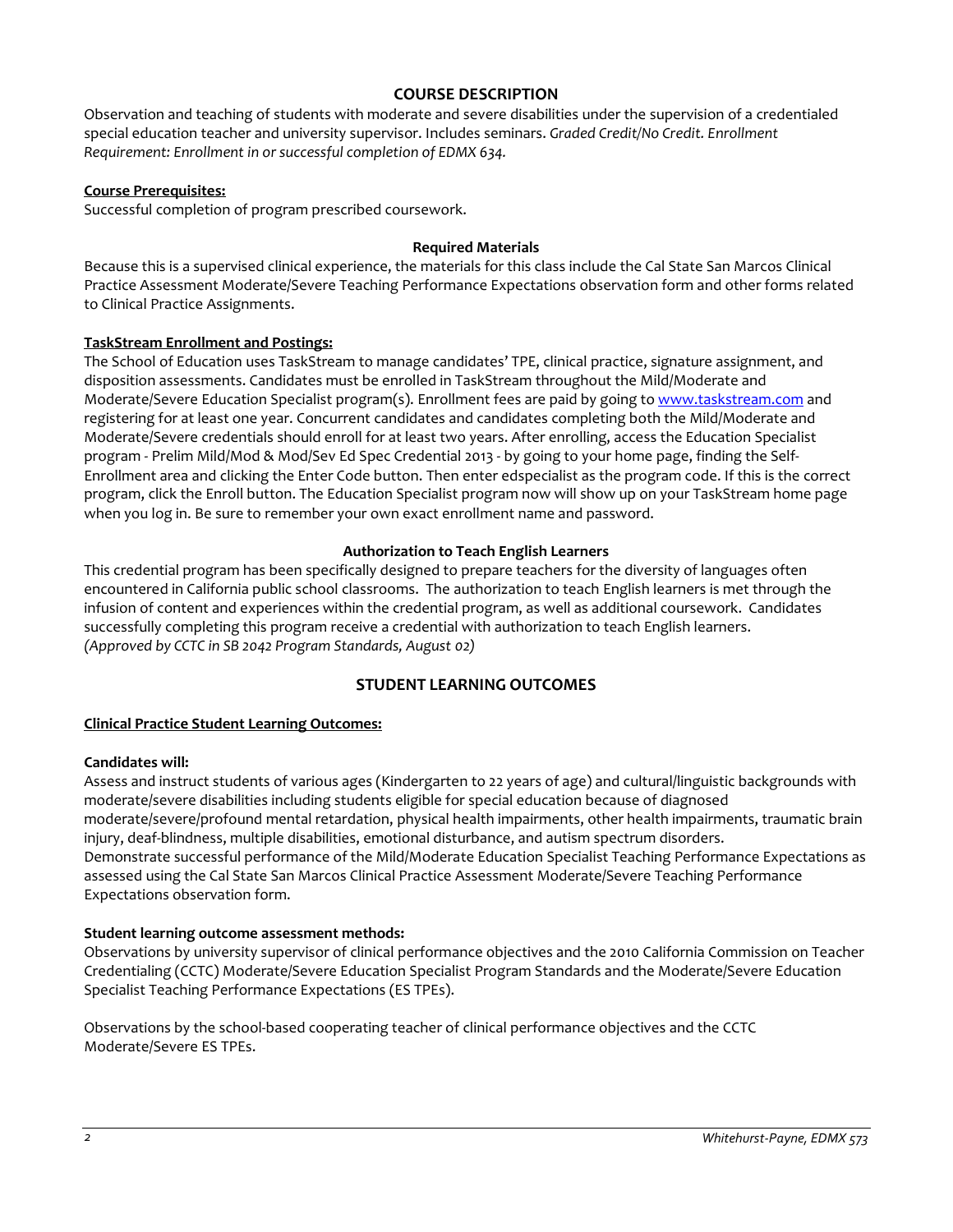Completion of assignments for EDMX 573: Weekly Lesson Plans (Week 2-4) Clinical Practice Instruction and Progress Monitoring (IEP at a Glance) (Week 2) Scheduling and Planning (Week 3) Positive Behavior Support Plan (Week 4)

Completion of an Individualized Transition Development Plan (ITDP) summarizing strengths and needs for continued professional growth regarding the Moderate/Severe ES TPES. The ITDP is developed with input from the candidate's university supervisor and cooperating teacher and is approved and signed by the candidate, the candidate's university supervisor, and the Education Specialist credential program coordinator or designee.

## **California Teacher Performance Assessment (CalTPA)**

Beginning July 1, 2008 all California credential candidates must successfully complete a state-approved system of teacher performance assessment (TPA), to be embedded in the credential program of preparation. At CSUSM this assessment system is called the CalTPA or the TPA for short.

To assist your successful completion of the TPA, a series of informational seminars are offered over the course of the program. TPA related questions and logistical concerns are to be addressed during the seminars. Your attendance to TPA seminars will greatly contribute to your success on the assessment.

Additionally, SoE classes use common pedagogical language, lesson plans (lesson designs), and unit plans (unit designs) in order to support and ensure your success on the TPA and more importantly in your credential program.

The CalTPA Candidate Handbook, TPA seminar schedule, and other TPA support materials can be found on the SoE website: <http://www.csusm.edu/education/CalTPA/ProgramMaterialsTPA.html>

## **Assessment of Professional Dispositions**

Assessing a candidate's dispositions within a professional preparation program is recognition that teaching and working with learners of all ages requires not only specific content knowledge and pedagogical skills, but positive attitudes about multiple dimensions of the profession. The School of Education has identified six dispositions – social justice and equity, collaboration, critical thinking, professional ethics, reflective teaching and learning, and life-long learning—and developed an assessment rubric. For each dispositional element, there are three levels of performance *unacceptable*, *initial target*, and *advanced target*. The description and rubric for the three levels of performance offer measurable behaviors and examples.

The assessment is designed to provide candidates with ongoing feedback for their growth in professional dispositions and includes a self-assessment by the candidate. The dispositions and rubric are presented, explained and assessed in one or more designated courses in each program as well as in clinical practice. Based upon assessment feedback candidates will compose a reflection that becomes part of the candidate's Teaching Performance Expectation portfolio. Candidates are expected to meet the level of *initial target* during the program.

## **School of Education Attendance Policy**

Due to the dynamic and interactive nature of courses in the School of Education, all candidates are expected to attend all classes and participate actively. At a minimum, candidates must attend more than 80% of class time, or s/he may not receive a passing grade for the course at the discretion of the instructor. Individual instructors may adopt more stringent attendance requirements. Should the candidate have extenuating circumstances, s/he should contact the instructor as soon as possible. *(Adopted by the COE Governance Community, December, 1997).*

This course: All teacher candidates are expected to be present at their assigned school site as scheduled by program requirements and the specific school site calendar and teaching contract. Should the teacher candidate have extenuating circumstances, s/he should contact the University Supervisor and Program Coordinator as soon as possible.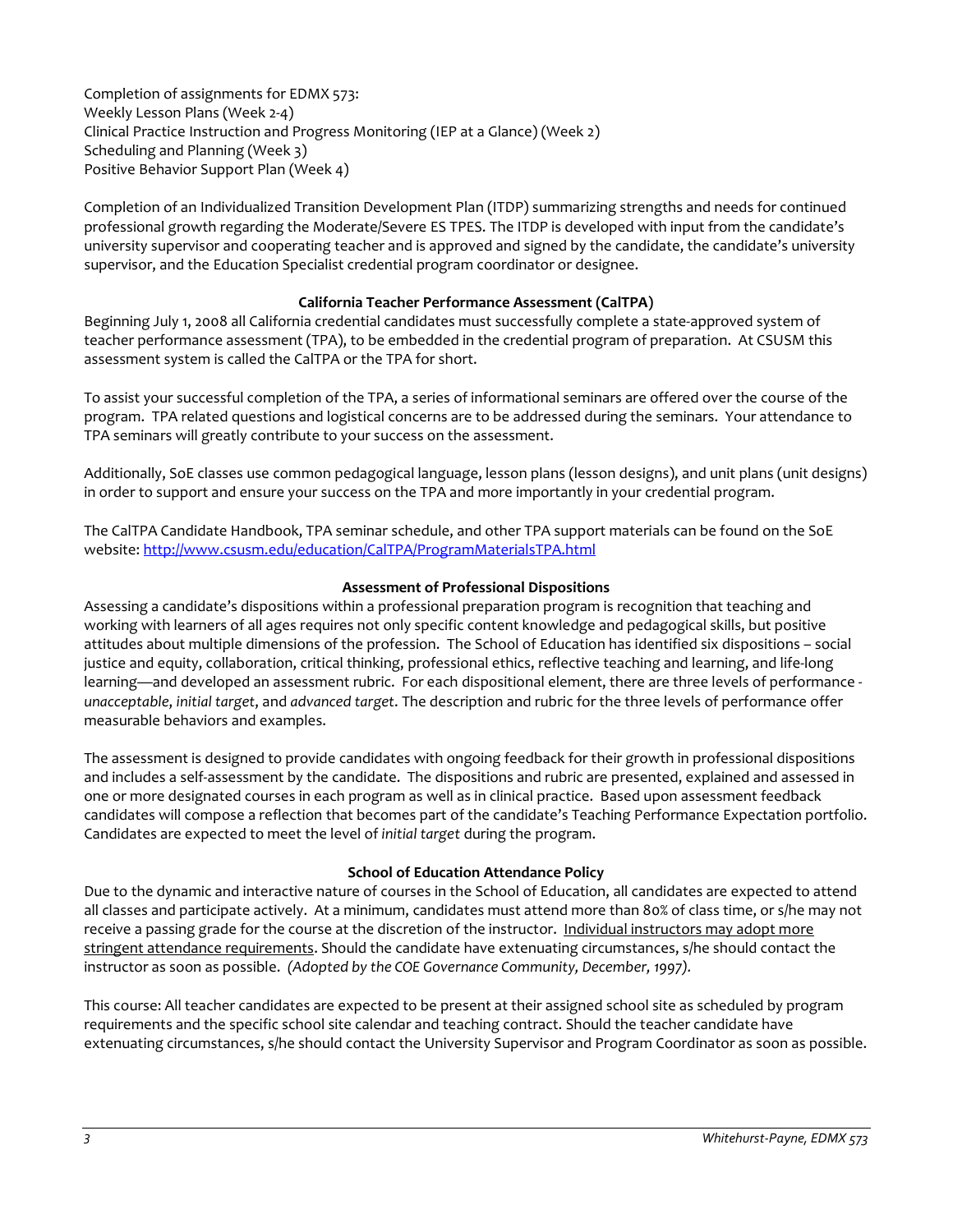## **Students with Disabilities Requiring Reasonable Accommodations**

Candidates with disabilities who require reasonable accommodations must be approved for services by providing appropriate and recent documentation to the Office of Disable Student Services (DSS). This office is located in Craven Hall 4300, and can be contacted by phone at (760) 750-4905, or TTY (760) 750-4909. Candidates authorized by DSS to receive reasonable accommodations should meet with their instructor during office hours or, in order to ensure confidentiality, in a more private setting.

## **All University Writing Requirement**

This course ensures that the university's minimum 2,500-word per course writing requirement is met through the course assignments, reflections, and postings for Education Specialist standard.

#### **CSUSM Academic Honesty Policy**

"Students will be expected to adhere to standards of academic honesty and integrity, as outlined in the Student Academic Honesty Policy. All written work and oral presentation assignments must be original work. All ideas/materials that are borrowed from other sources must have appropriate references to the original sources. Any quoted material should give credit to the source and be punctuated with quotation marks.

Students are responsible for honest completion of their work including examinations. There will be no tolerance for infractions. If you believe there has been an infraction by someone in the class, please bring it to the instructor's attention. The instructor reserves the right to discipline any student for academic dishonesty in accordance with the general rules and regulations of the university. Disciplinary action may include the lowering of grades and/or the assignment of a failing grade for an exam, assignment, or the class as a whole."

Incidents of Academic Dishonesty will be reported to the Dean of Students. Sanctions at the University level may include suspension or expulsion from the University.

## **Plagiarism:**

As an educator, it is expected that each candidate will do his/her own work, and contribute equally to group projects and processes. Plagiarism or cheating is unacceptable under any circumstances. If you are in doubt about whether your work is paraphrased or plagiarized see the Plagiarism Prevention for Students website [http://library.csusm.edu/plagiarism/index.html.](http://library.csusm.edu/plagiarism/index.html) If there are questions about academic honesty, please consult the University catalog.

#### **Use of Technology:**

Candidates are expected to demonstrate competency in the use of various forms of technology (i.e. word processing, electronic mail, Moodle, use of the Internet, and/or multimedia presentations). Specific requirements for course assignments with regard to technology are at the discretion of the instructor. Keep a digital copy of all assignments for use in your teaching portfolio. All assignments will be submitted online, and some will be submitted in hard copy as well. Details will be given in class.

#### **Electronic Communication Protocol:**

Electronic correspondence is a part of your professional interactions. If you need to contact the instructor, e-mail is often the easiest way to do so. It is my intention to respond to all received e-mails in a timely manner. Please be reminded that e-mail and on-line discussions are a very specific form of communication, with their own nuances and etiquette. For instance, electronic messages sent in all upper case (or lower case) letters, major typos, or slang, often communicate more than the sender originally intended. With that said, please be mindful of all e-mail and on-line discussion messages you send to your colleagues, to faculty members in the School of Education, or to persons within the greater educational community. All electronic messages should be crafted with professionalism and care. Things to consider:

- Would I say in person what this electronic message specifically says?
- How could this message be misconstrued?
- Does this message represent my highest self?
- Am I sending this electronic message to avoid a face-to-face conversation?

In addition, if there is ever a concern with an electronic message sent to you, please talk with the author in person in order to correct any confusion.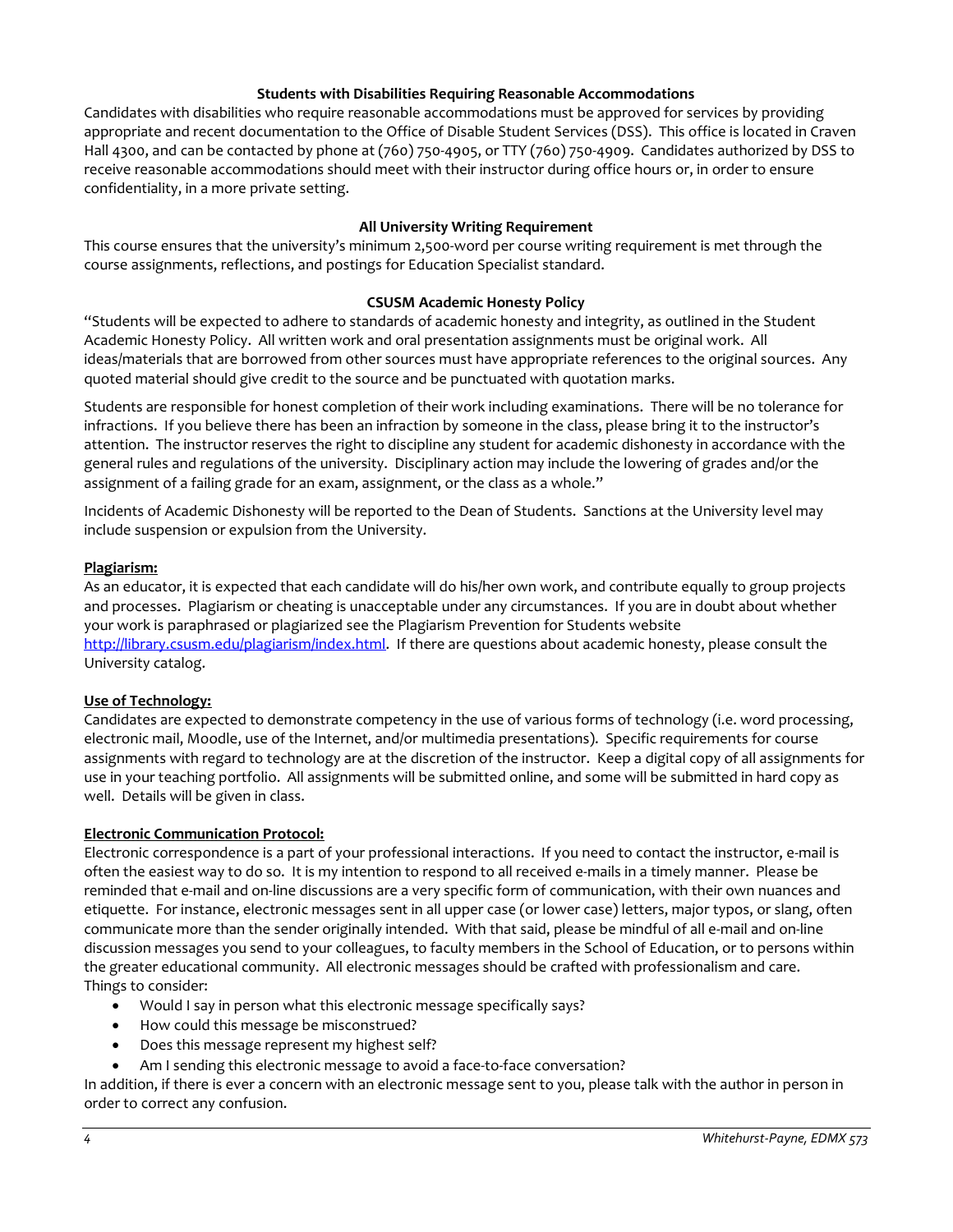## **Supervision Requirements**

Each candidate in this clinical practice meets with a university clinical practice supervisor at least four times to discuss clinical experiences in order to expand participants' knowledge of various assessment and intervention techniques and to practice participation in Individual Educational Program meetings.

Each candidate engages in a minimum of four weeks of supervised clinical practicum hours in one or more school and/or community setting in which students with moderate and severe disabilities are being educated and engagement in an observation of a community-based leisure time.

Each candidate provides documentation of the clinical experiences described in the course objectives through notations on the Cal State San Marcos Clinical Practice Assessment Moderate/Severe Teaching Performance Expectations observation form.

Each candidate completes the required assignments of Clinical Practice including: Weekly Lesson Plans, Instruction and Progress Monitoring (IEP at a Glance), Scheduling and Planning, and a Positive Behavior Support Plan.

Each candidate produces an Individualized Transition Development Plan that summarizes strengths and areas of need for continued professional growth and that is signed by the candidate, the candidate's university supervisor, and the Education Specialist credential program coordinator or designee.

## **Professional and Administrative Requirements**

- 1. "Person-first" language (e.g., "Student with Down Syndrome" rather than "Down Syndrome student;" "Johnny who happens to have Down Syndrome" rather than "My Down Syndrome student") must be used throughout all written and oral assignments and discussions.
- 2. Word process all written plans for treatment and assessment. Keep an electronic copy of all of your work. You will want these for your records and for potential future use as professional portfolio entries.
- 3. Complete and submit all clinical experience documentation on the due dates for full credit. If you have extraordinary circumstances that impact timely submission, inform the university supervisor. Any time that you have questions or concerns, please contact the university supervisor immediately.
- 4. Profession behavior is expected at all school and community sites with educational and program personnel, students, families, and supervisory personnel.
- 5. Academic Honesty Policy and Plagiarism. Students are expected to adhere to standards of academic honesty and integrity, as outlined in the Student Academic Honesty Policy. All assignments must be original work, clear and error-free. All ideas/material that are borrowed from other sources must have appropriate references to the original sources. Any quoted material should give credit to the source and be punctuated accordingly. The instructor reserves the right to discipline any student for academic dishonesty, in accordance with the general rules and regulations of the university. Disciplinary action may include the lowering of a grade, a failing grade for the assignment or the class as a whole, or dismissal from the program or university.

#### **Course Requirements and Grading Standards**

#### **Lesson Plans (Week 2, 3, and 4)**

Teacher candidates are required to prepare detailed lesson plans for the times their University Supervisor will observe. Please provide a hardcopy of the lesson plan to the University Supervisor on the time/date of the observation. See Lesson Plan Template at end of syllabus.

## **Instruction and Progress Monitoring (IEP at a Glance) (Week 2)**

Teacher candidate must prepare and attach a Program-at-a-Glance for a minimum of five (5) students assigned to their caseload. Each document must include:

- Positive Student Profile
- IEP Goals at a Glance
- IEP Goals Progress Monitoring Method/Schedule
- Support Needs and Other Important Information
- Matrix that indicates where/when each IEP goal will be addressed

See IEP Matrix and Example at end of syllabus.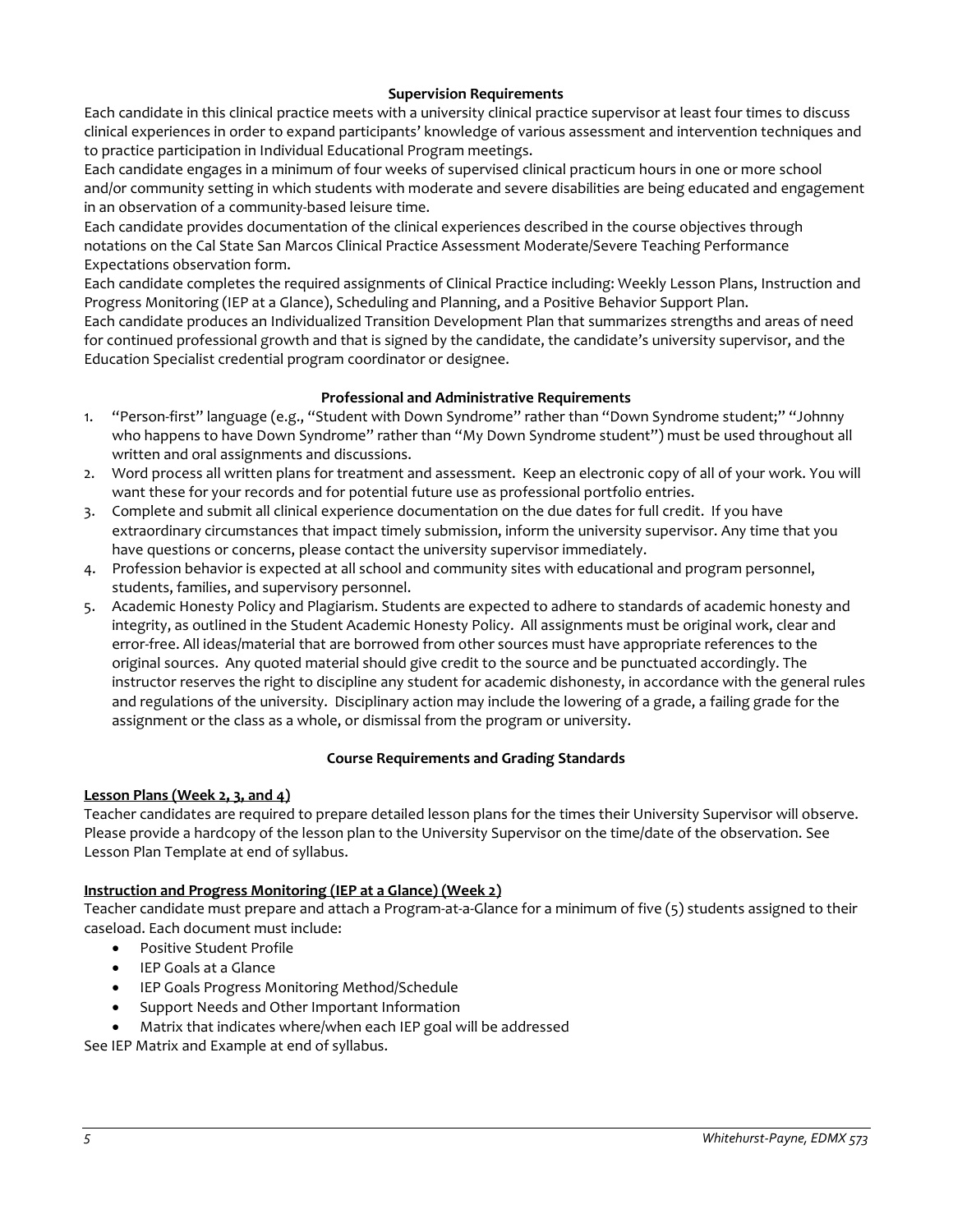## **Scheduling and Planning (Weekly Schedule) (Week 3)**

Teacher Candidate must prepare and attach a weekly schedule. Schedule must include:

- Education Specialist Teacher Schedule
- Para-educator Schedule
- Student Schedule
- Related Service Professionals Therapy/Support Time

## **Positive Behavior Support Plan (Week 4)**

Teacher Candidate must prepare and attach a positive behavior support/intervention plan. It must include:

- Objective description of behavior
- Baseline data of behavior (Frequency, duration, intensity, etc.)
- Environmental Factors and Necessary Changes (What are predictors for the behavior? What is missing in the environment/curriculum or what is in the environment that needs changing? What environmental changes, structures and supports are needed to remove the student's need to use the behavior? Who will establish? Who will monitor? Frequency?)
- Functional Factors and New Behaviors to Teach and Support (Team believes the behavior occurs because… What team believes the student should do instead of the problem behavior? What teaching strategies/necessary curriculum/materials are needed? Who will establish? Who will monitor? Frequency? What are reinforcement procedures to use for establishing, maintaining, and generalizing the replacement behavior? By whom? Frequency?)

## **Individualized Transition Development Plan (Week 4)**

Prior to the completion of a Preliminary Education Specialist program, each Education Specialist candidate must complete an Individualized Transition Development Plan (ITDP) that summarizes the candidate's strengths, areas of need for continued professional growth, and possible future professional development activities, inclusive of up to 12 semester units of university coursework. The plan is based upon the candidate's reflections on performance in coursework and assessed performance on the Education Specialist Teacher Performance Expectations in clinical practice. The ITDP is developed with input from the candidate's university supervisor and cooperating teacher and must be approved and signed by the candidate, the candidate's university supervisor, and the Education Specialist credential program coordinator or designee. The ITDP is used by the candidate to assist in the development of an Individualized Induction Plan (IIP) that will guide advanced preparation and application of knowledge and skills in the candidate's Clear Credential preparation program.

#### **Credit/No Credit**

The candidate's university supervisor, in collaboration with the cooperating teacher, prepares a Clinical Practice Summary report and completes the ES TPE assessment based upon observations and clinical practice cooperating teacher feedback. These documents are presented to the teacher candidate at the exit meeting and all participants sign the documents. These documents serve as official verification of successful completion of Clinical Practice and are required for the University to be able to recommend a candidate for a credential at the end of the program.

- 1. A grade of CREDIT (CR) or NO CREDIT (NC) will be assigned for clinical practice experiences by the university supervisor. If a credential candidate has not successfully met the Education Specialist Teacher Performance Expectations at an appropriate level (approaching in CP I, met in CP II), the candidate may be required to extend or repeat the experience.
- 2. If a candidate is unsuccessful in a clinical practice experience, a grade of NO CREDIT will be given. Granting of an additional opportunity for clinical practice will be made based on the circumstances under which the original NO CREDIT was given.
- 3. Should a candidate be in the potential situation of receiving NO CREDIT for clinical practice, the university supervisor and cooperating teacher must complete a Statement of Concern (SOC) as soon as possible and provide copies to the Program Coordinator. The documentation in the SOC, the action plan, and the follow up steps to the plan are key documents that are used to verify inadequate performance in clinical practice, if the action plan is not achieved.
- 4. Should a second clinical practice experience be recommended, the candidate must re-register for the clinical practice course prior to the new placement being made.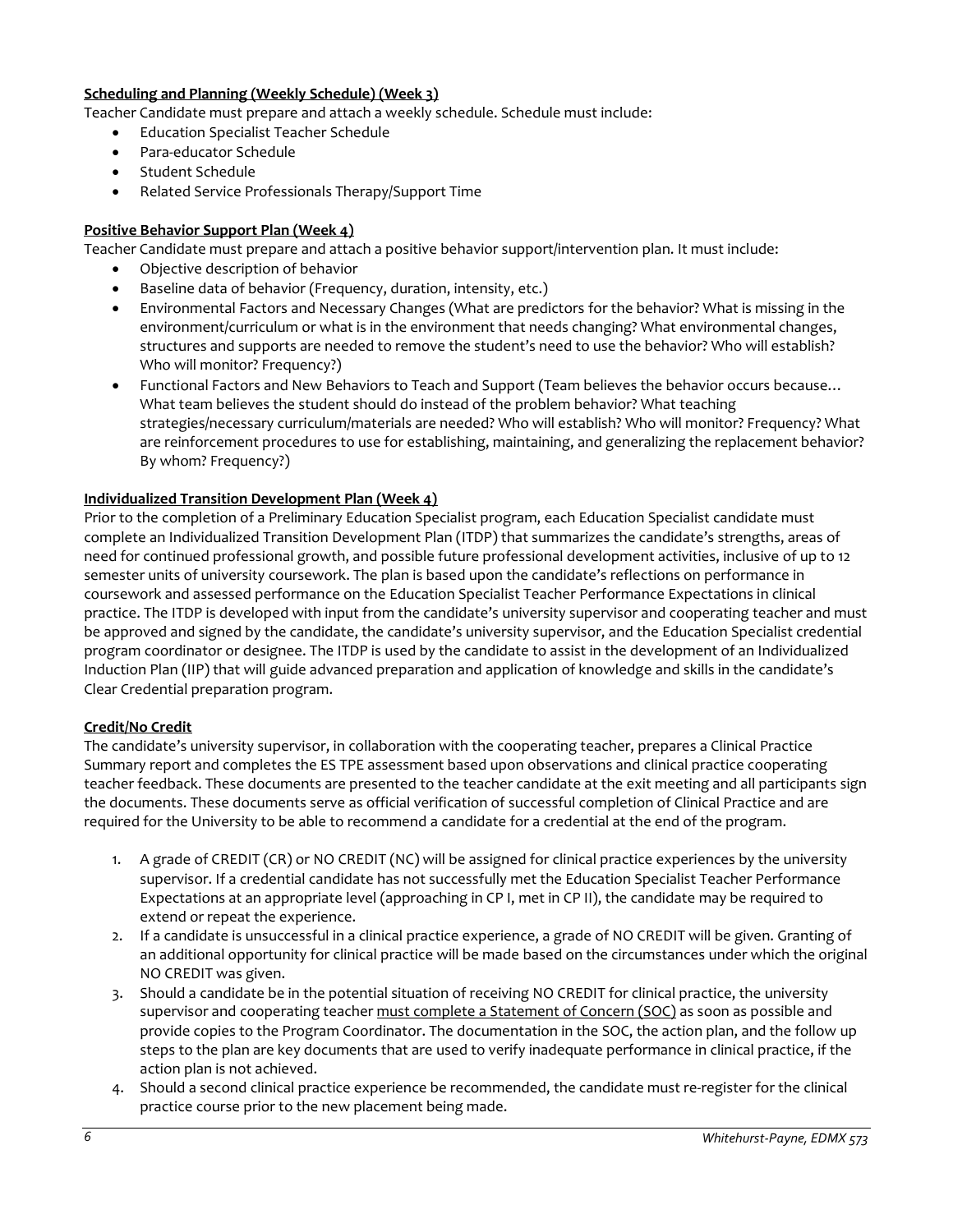## **Conditions for Removal from School Site**

A candidate will be removed from the school site and a Statement of Concern documenting the situation will be written immediately if a candidate:

- 1. endangers students or others;
- 2. violates recognized codes of conduct, e.g. CSUSM Student Code of Conduct, CSUSM Academic Honesty Policy NEA Code of Ethics, CA Education Code Section 44932; and/or
- 3. is dismissed from the classroom or school site by the cooperating professional or site or district administrator.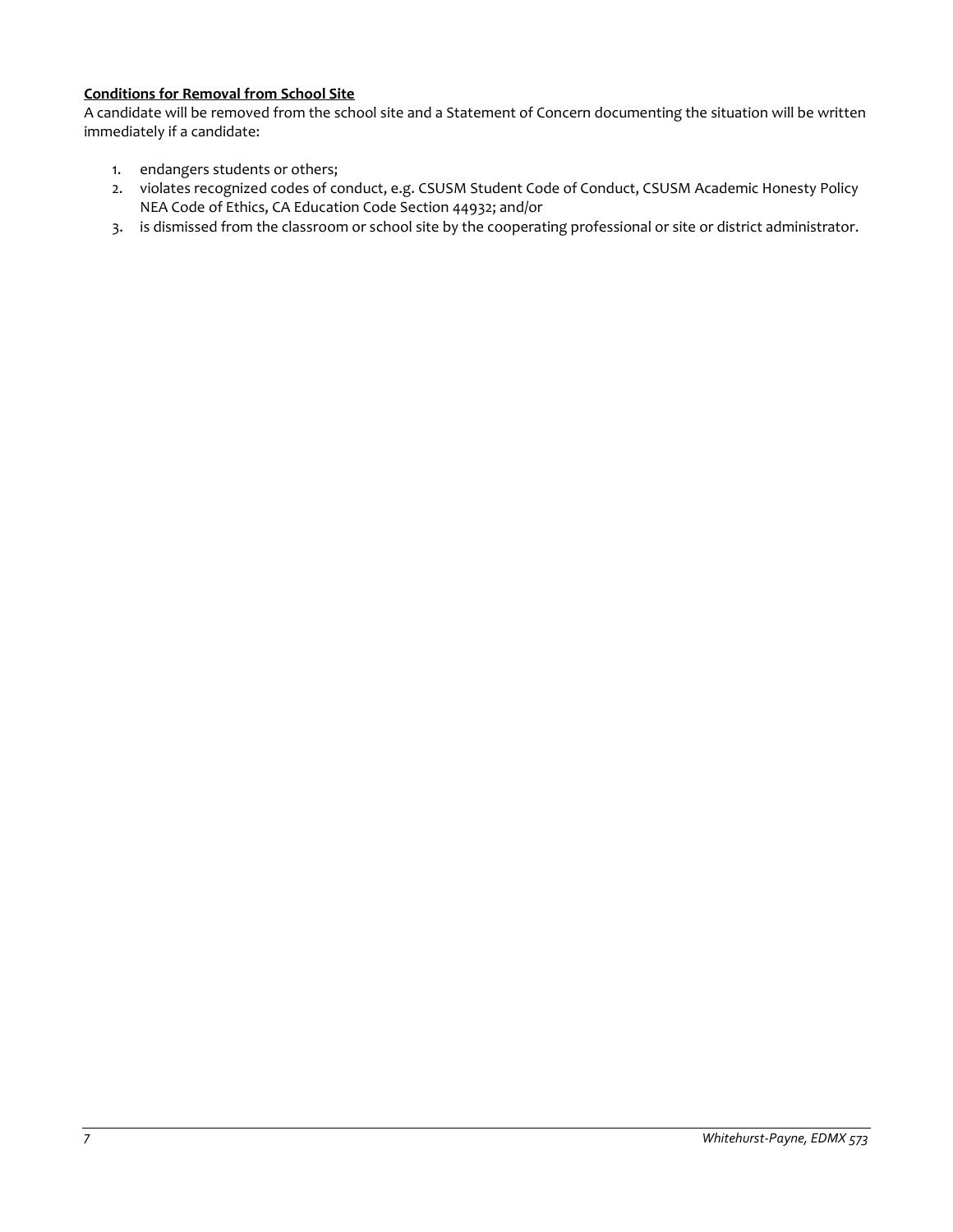#### **Week 1** • Arrange a time with university supervisor (US) to meet cooperating teacher (CT), principal, special educators, and support personnel on site. Share course syllabi and ES TPEs with your CT. • Gather info on school (e.g., handbooks, maps, schedules, discipline policy, special education services and procedures). • Work in accordance with your CT's *contract hours.* Be available before and after school. Attend faculty/staff meetings and in-service events, and participate in other appropriate professional activities that do not conflict with your evening credential courses. **If you must be absent or leave early, inform your CT in advance.** • In collaboration with CT, plan for opportunities to teach, assess, observe, attend meetings and take on all special education responsibilities. • Confer with CT to plan a) short and long-range goals, b) activities to ensure accomplishment of the *Moderate/Severe Education Specialist TPEs*, and c) assumption of full teaching and other special education job responsibilities during your clinical experience. • Be sure you, the CT, and your university supervisor have made a plan to ensure you have opportunities to demonstrate the competencies on the *Moderate/Severe Education Specialist TPE Clinical Practice Assessment*. **Weeks 2**  • *1 st Observation from University Supervisor:* Prepare lesson plan for observation period. Be sure to have hardcopy ready at the time of the visit. • *Instruction and Progress Monitoring Assignment (Program-at-a-Glance) DUE to University Supervisor.*  • Meet with your US and CT to note progress on the **M/S ED TPEs.** • Confer with CT regarding your performance, lesson planning, and other appropriate topics. **Weeks 3** • Take over all special education responsibilities for a minimum of 2 weeks. This full-time teaching can be extended with mutual agreement of TC/CT. • *2 nd Observation from University Supervisor:* Prepare lesson plan for observation period. Be sure to have hardcopy ready at the time of the visit. • *Scheduling and Planning Assignment DUE to University Supervisor.* • Meet regularly with your US and CT to note progress on the *M/S ES TPEs.* • Complete with the US and CT, appropriate items on the *Preliminary Moderate/Severe Education Specialist TPEs Clinical Practice Assessment* at or following each visit**.** Review the form regularly**. The goal is for each item to be addressed by the end of the clinical practice experience. Week 4** • *3rd Observation from University Supervisor:* Prepare lesson plan for observation period. Be sure to have hardcopy ready at the time of the visit. • *Positive Behavior Support Plan DUE to University Supervisor.*

# **COURSE SCHEDULE**

• Your US will arrange for a 3-way "exit interview" with you and the CT. • Your US and CT will sign off on the *Preliminary Moderate/Severe Education Specialist TPEs Clinical Practice Assessment* and Teacher Candidate Summary, which along with your *Moderate/Severe Individualized Transition Development Plan* (completed for EDMX 635 and EDMX 573) serve as your recommendation for the credential.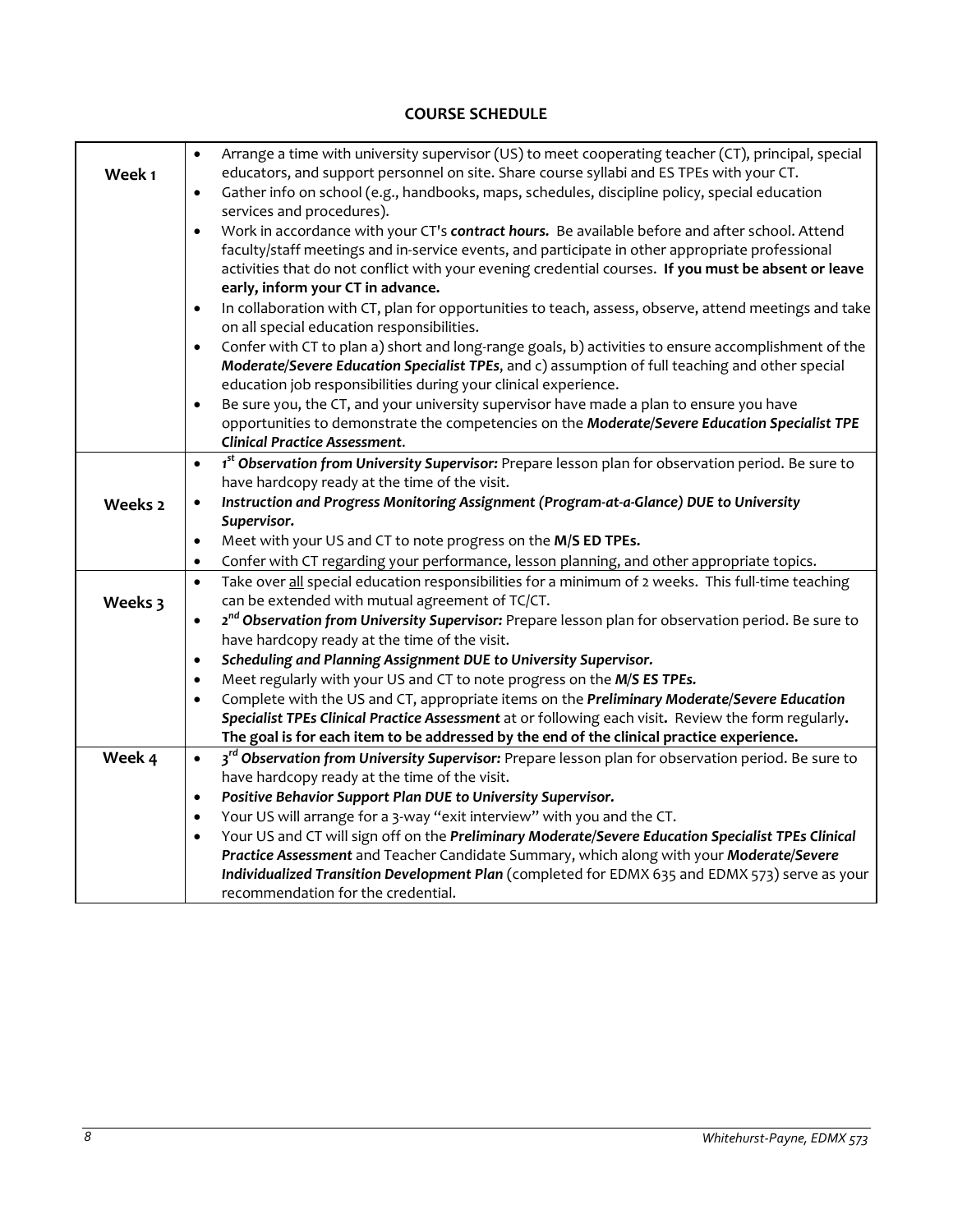#### **Preliminary Moderate/Severe Education Specialist**

## **Lesson Plan Components**

*Teacher Candidates are expected to have a lesson plan prepared for each visit from the University Supervisor. Please have a hardcopy printed for your University Supervisor.* 

*The lesson plan is required to have the following components. For more information about these components please see the Snell and Brown text Chapter 4.*

#### **Information about students:**

*Provide a brief description about each student. Please include both strengths and challenges.* 

#### **Materials and Universal Design:**

*Describe teaching materials used. Be sure that the materials are matched to the learner's ability and are ageappropriate. Describe how curriculum is made accessible through universal design.* 

#### **The Instructor(s)**

*Describe who will be providing instruction and support to each student. Will roles be shared, rotated, etc.? Coteaching? Collaborative Planning? Collaborative Reflection?* 

#### **Schedule for Instruction**

*Describe what will be taught and why (IEP goals, CAPA standards, CORE). Describe where and when instruction will be delivered and why. Describe how data will be collected during this observation period.* 

#### **Teaching Arrangement**

*How will instruction and support be delivered? One-to-One? Small Group? Describe how and why groups were created.*

#### **Prevention Strategies**

*Describe how you use positive behavior support strategies to teach, model, and reinforce expected behavior.*  What preventive strategies are in place to reduce the probability of inattentive and disruptive behavior.

#### **Peer-Mediated Instruction and Peer Support**

*Describe how peers might intervene and assist with the teaching of skills to their classmates with disabilities.* 

#### **Individualized Adaptations: Accommodations and Modifications**

*Describe the individualized adaptations that will take place during this observation period.*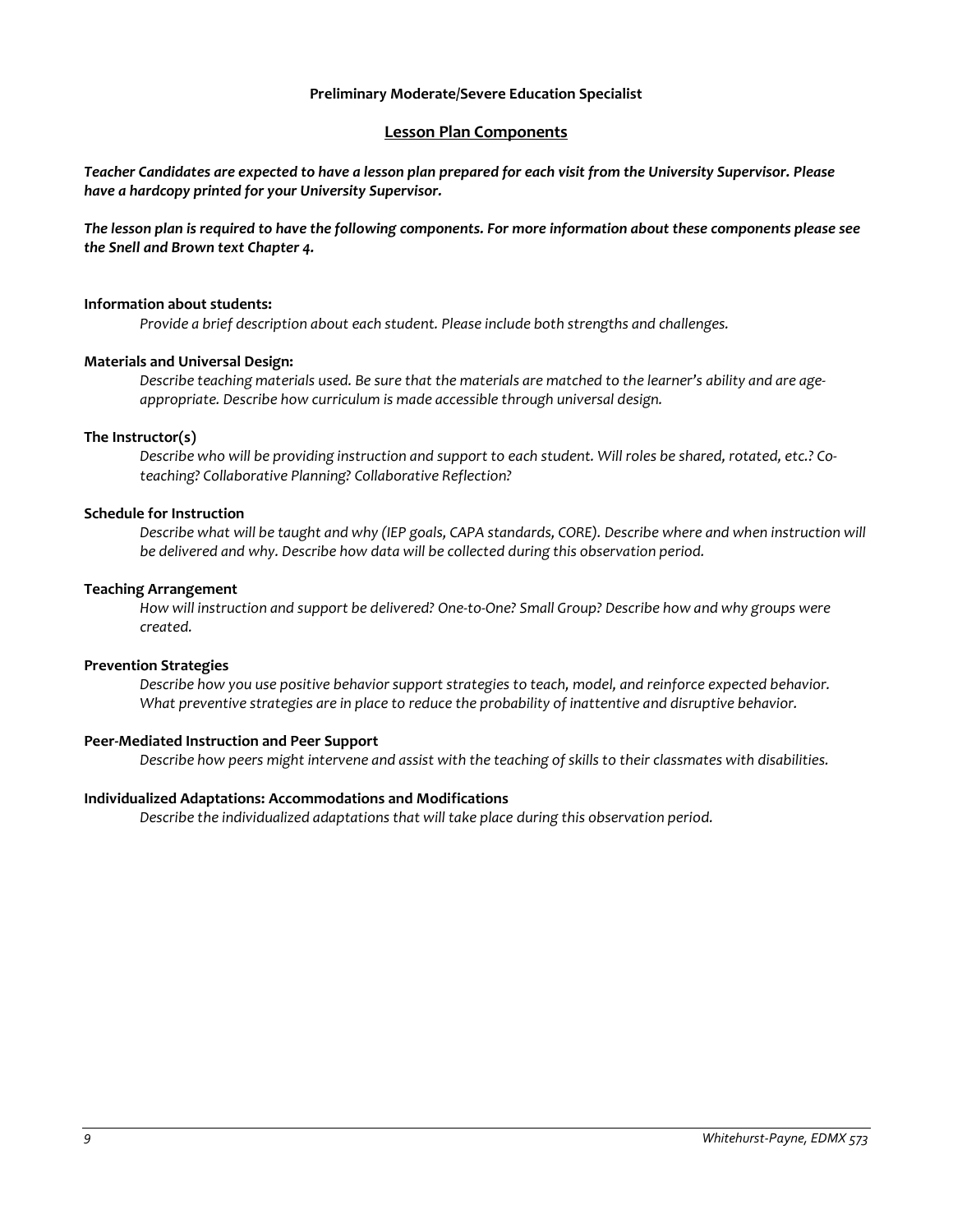# **IEP Program-at-a-Glance**

Student Name: \_\_\_\_\_\_\_\_\_\_\_\_\_\_\_\_\_\_\_\_\_\_\_\_\_\_\_\_ Date:\_\_\_\_\_\_\_\_\_\_\_\_\_\_\_\_\_\_\_\_\_\_\_\_\_

**Positive Student Profile IEP Objectives at a Glance Progress Monitoring at a Glance**

**Support Needs and Other Important Information**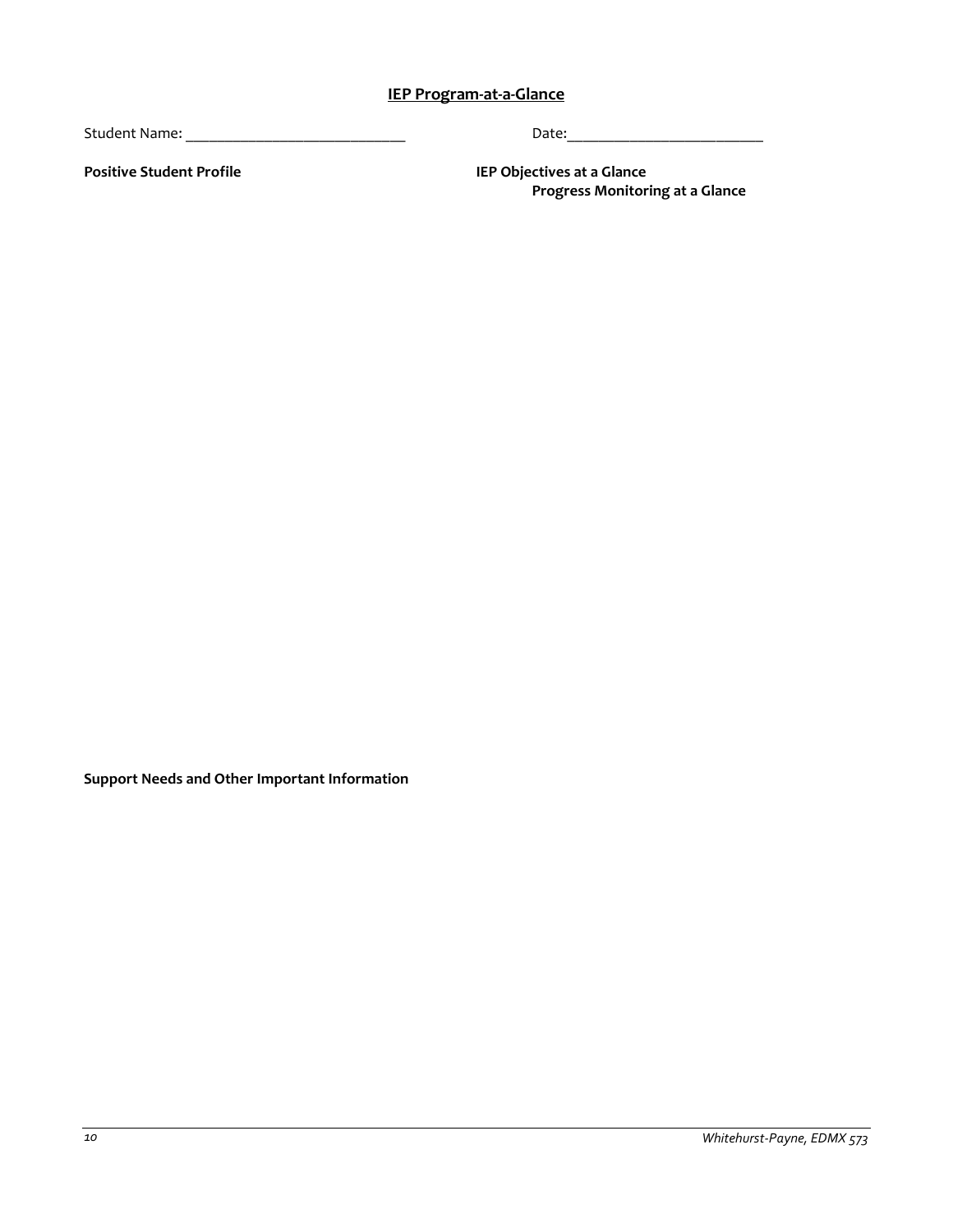# **Sample IEP Program-at-a-Glance**

Student Name: Danika  $(s^{rd}$  grader) Date: September 13<sup>th</sup>

- Kinesthetic learner
- Confident
- Active
- Learns well with hands-on activities
- Musical
- Vocal
- Assertive about her wants
- Happy

# **Positive Student Profile IEP Objectives and Progress Monitoring at a Glance**

- Share materials (data sheet, weekly)
- Take turns in group activities (data sheet, weekly)
- Transition independently from one activity or environment to another using a picture schedule (data sheet, daily)
- Put away materials (data sheet, daily)
- Write her name (work sample, weekly)
- Use functional daily living words (data sheet, weekly)
- Recognize numbers 1 20 (data sheet, weekly)
- Use sign language or picture communication system to: (data sheet, daily)
	- **Initiate interactions with peers**
	- Request a partner for play or work
	- **Answer yes/no questions**
	- **Answer "what" questions**
	- $\blacksquare$  Indicate need to use the bathroom

## **Support Needs and Other Important Information**

- Use Positive Behavior Support Plan strategies to calm her when upset or angry
- Nurse administer medication at lunchtime
- Assistance (lifting) to use bathroom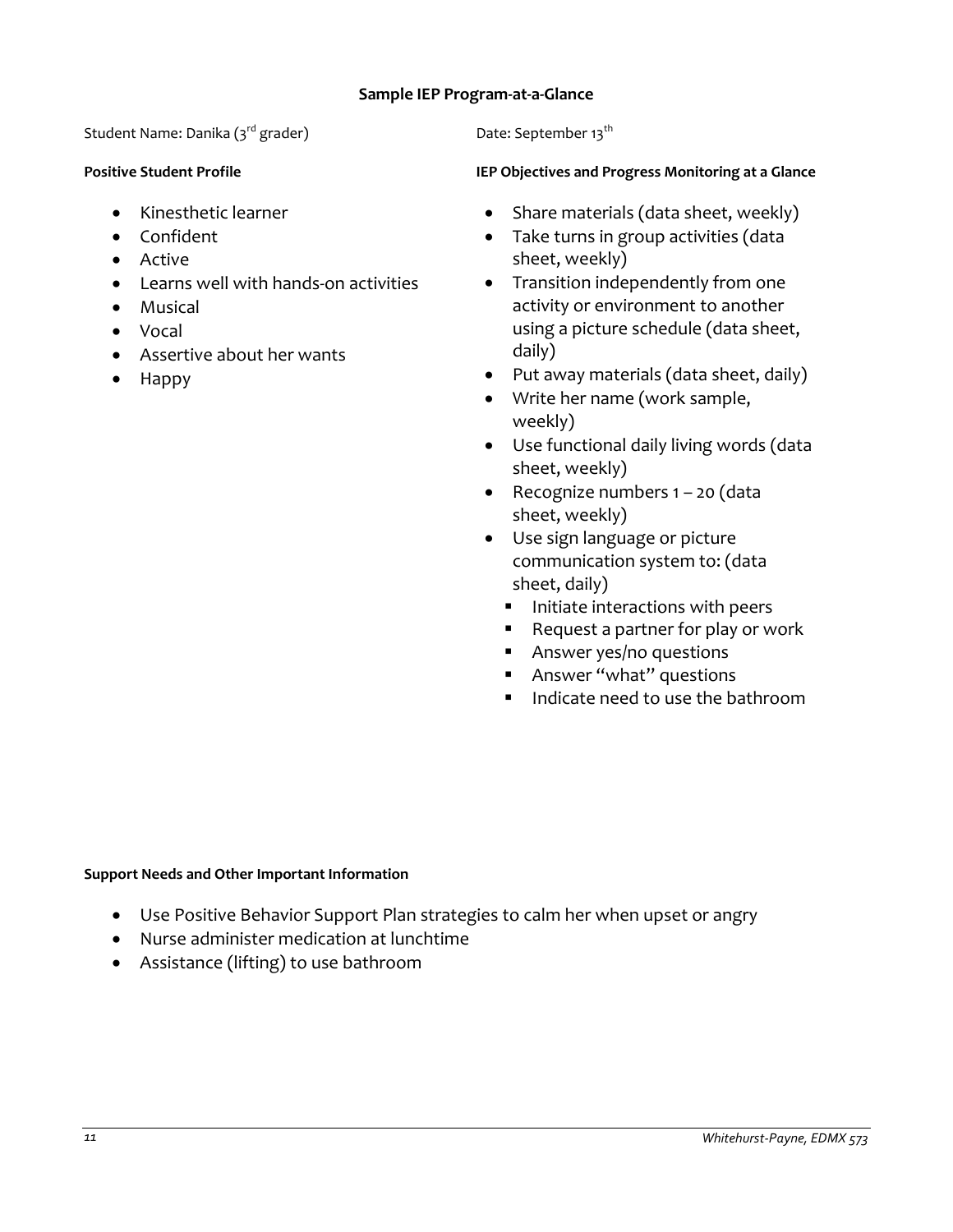# **IEP Goal Matrix**

|                      |  | <b>Class Schedule and Location</b> |  |  |  |  |  |  |  |  |  |  |  |  |  |  |  |
|----------------------|--|------------------------------------|--|--|--|--|--|--|--|--|--|--|--|--|--|--|--|
| <b>IEP Goals</b>     |  |                                    |  |  |  |  |  |  |  |  |  |  |  |  |  |  |  |
|                      |  |                                    |  |  |  |  |  |  |  |  |  |  |  |  |  |  |  |
|                      |  |                                    |  |  |  |  |  |  |  |  |  |  |  |  |  |  |  |
|                      |  |                                    |  |  |  |  |  |  |  |  |  |  |  |  |  |  |  |
|                      |  |                                    |  |  |  |  |  |  |  |  |  |  |  |  |  |  |  |
|                      |  |                                    |  |  |  |  |  |  |  |  |  |  |  |  |  |  |  |
|                      |  |                                    |  |  |  |  |  |  |  |  |  |  |  |  |  |  |  |
|                      |  |                                    |  |  |  |  |  |  |  |  |  |  |  |  |  |  |  |
|                      |  |                                    |  |  |  |  |  |  |  |  |  |  |  |  |  |  |  |
|                      |  |                                    |  |  |  |  |  |  |  |  |  |  |  |  |  |  |  |
|                      |  |                                    |  |  |  |  |  |  |  |  |  |  |  |  |  |  |  |
|                      |  |                                    |  |  |  |  |  |  |  |  |  |  |  |  |  |  |  |
|                      |  |                                    |  |  |  |  |  |  |  |  |  |  |  |  |  |  |  |
|                      |  |                                    |  |  |  |  |  |  |  |  |  |  |  |  |  |  |  |
|                      |  |                                    |  |  |  |  |  |  |  |  |  |  |  |  |  |  |  |
|                      |  |                                    |  |  |  |  |  |  |  |  |  |  |  |  |  |  |  |
|                      |  |                                    |  |  |  |  |  |  |  |  |  |  |  |  |  |  |  |
| <b>Support Needs</b> |  |                                    |  |  |  |  |  |  |  |  |  |  |  |  |  |  |  |
|                      |  |                                    |  |  |  |  |  |  |  |  |  |  |  |  |  |  |  |
|                      |  |                                    |  |  |  |  |  |  |  |  |  |  |  |  |  |  |  |
|                      |  |                                    |  |  |  |  |  |  |  |  |  |  |  |  |  |  |  |

Student: \_\_\_\_\_\_\_\_\_\_\_\_\_\_\_\_\_\_\_\_\_\_\_\_\_\_\_\_\_ Date: \_\_\_\_\_\_\_\_\_\_\_\_\_\_\_\_\_\_\_\_\_\_